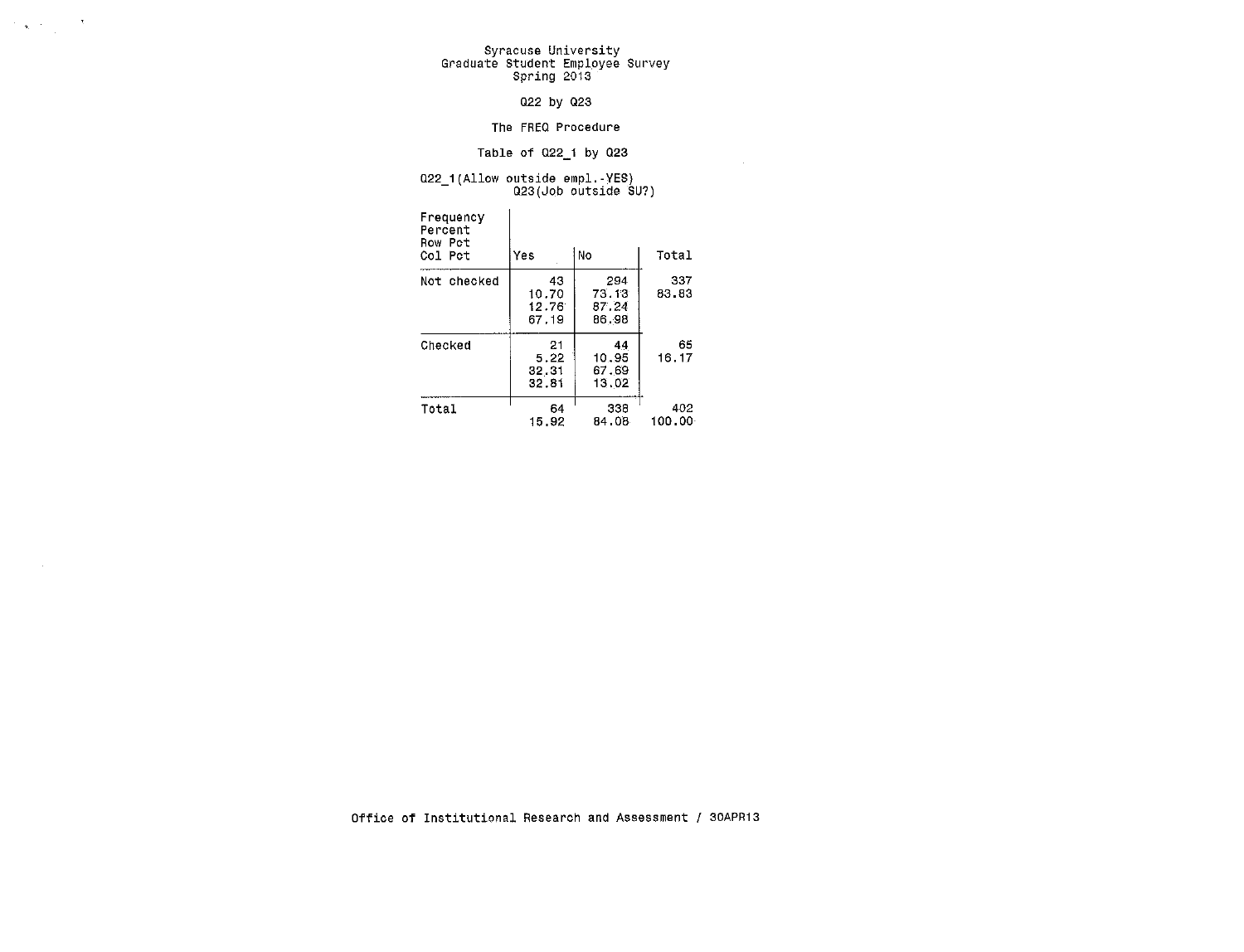# Syracuse University Graduate Student Employee Survey Spring 2013

 $\label{eq:2.1} \frac{1}{\sqrt{2}}\left(\frac{1}{\sqrt{2}}\right)^{2} \left(\frac{1}{\sqrt{2}}\right)^{2} \left(\frac{1}{\sqrt{2}}\right)^{2}$ 

#### 022 by 023

#### The FREQ Procedure

#### Table of 022\_2 by 023

### $Q22_2(A11ow outside emp1.-NO) \nQ23(Job outside SU?)$

 $\sim 10^{-1}$ 

 $\sim$ 

| Frequency<br>Percent<br>Row Pct<br>Col Pct | Yes                           | No                             | Total         |
|--------------------------------------------|-------------------------------|--------------------------------|---------------|
| Not checked                                | 52<br>12.94<br>26.94<br>81.25 | 141<br>35.07<br>73.06<br>41.72 | 193<br>48.01  |
| Checked                                    | 12<br>2.99<br>5.74<br>18.75   | 197<br>49.00<br>94.26<br>58.28 | 209<br>51.99  |
| Total                                      | 64<br>15.92                   | 338<br>84.08                   | 402<br>100.00 |

Office of Institutional Research and Assessment / 30APR13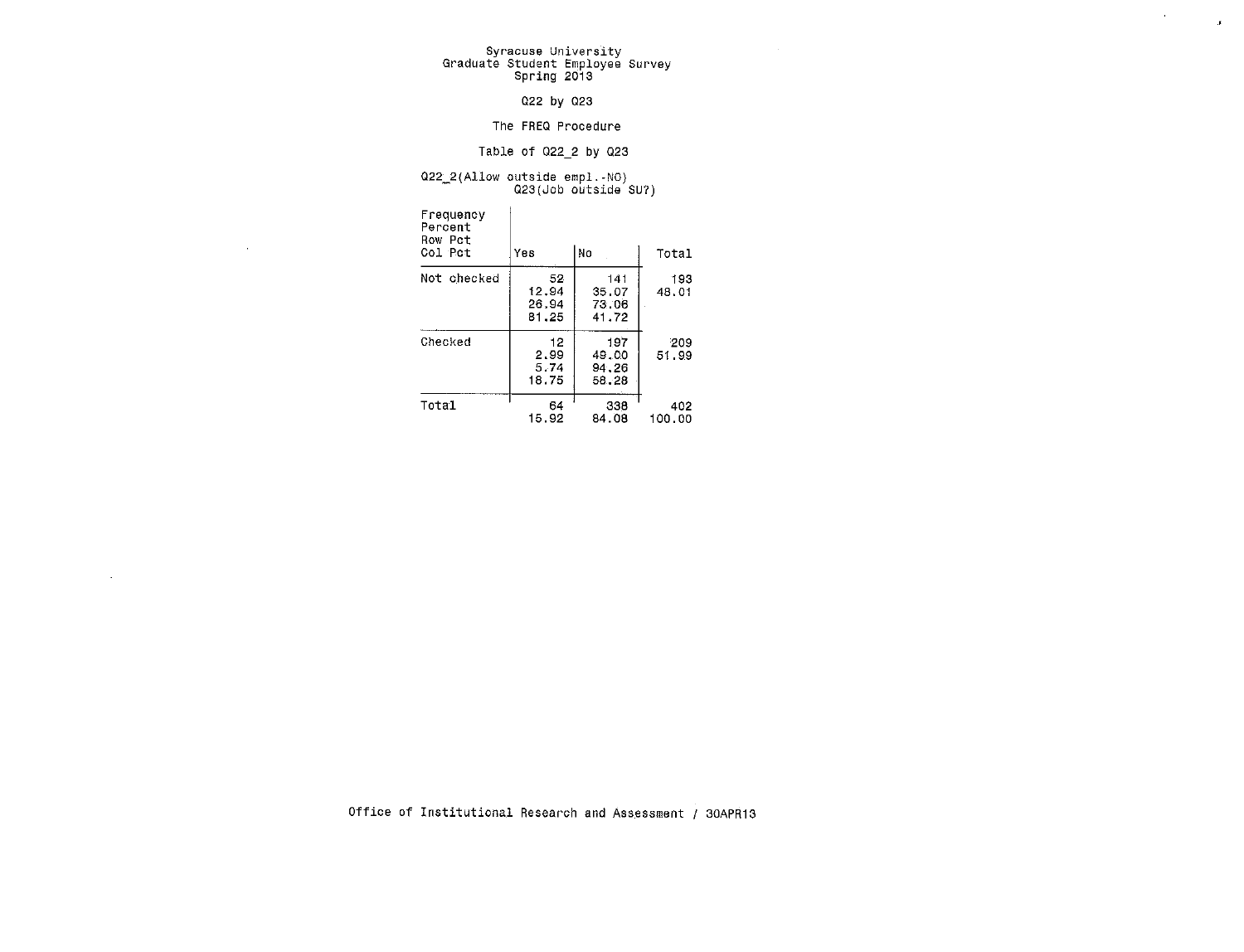# Syracuse University Graduate Student Employee Survey Spring 2013

 $\sim 8^\circ$ 

 $\mathcal{A}^{\pm}$ 

#### 022 by 023

#### The FREQ Procedure

#### Table of 022\_3 by 023

### 022\_3(Allow outside empl.-1 DON'T KNOW) Q23(Job outside SU?)

| Frequency<br>Percent<br>Row Pct<br>Col Pct | Yes                           | No                             | Total         |
|--------------------------------------------|-------------------------------|--------------------------------|---------------|
| Not checked                                | 54<br>13.43<br>17.88<br>84.38 | 243<br>61.69<br>82.12<br>73.37 | 302<br>75.12  |
| Checked                                    | 10<br>2.49<br>10.00<br>15.63  | .90<br>22.39<br>90.00<br>26.63 | 100<br>24.88  |
| Total                                      | 64<br>15.92                   | 338<br>84.08                   | 402<br>100.00 |

Office of Institutional Research and Assessment / 30APR13

 $\sim$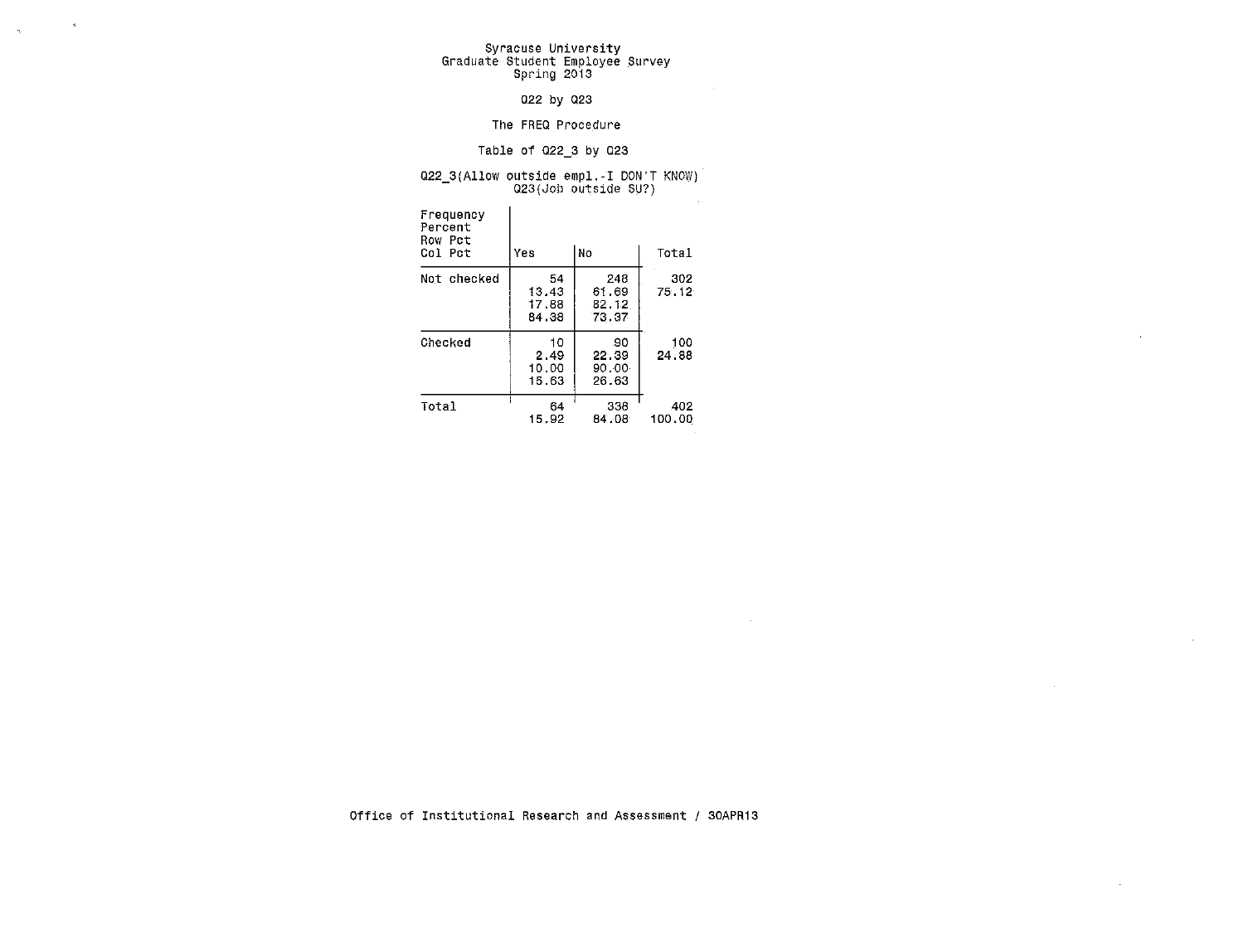# Syracuse University Graduate Student Employee Survey spring 2013

#### 022 by 023

#### The FREQ Procedure

#### Table of 022\_4 by 023

### 022\_4(Allow outside empl.-DID NOT SEEK CONSENT)<br>023(Job outside SU?)

 $\label{eq:2.1} \frac{1}{\sqrt{2\pi}}\int_{0}^{\infty}\frac{1}{\sqrt{2\pi}}\left(\frac{1}{\sqrt{2\pi}}\right)^{2\pi} \frac{1}{\sqrt{2\pi}}\frac{1}{\sqrt{2\pi}}\frac{1}{\sqrt{2\pi}}\frac{1}{\sqrt{2\pi}}\frac{1}{\sqrt{2\pi}}\frac{1}{\sqrt{2\pi}}\frac{1}{\sqrt{2\pi}}\frac{1}{\sqrt{2\pi}}\frac{1}{\sqrt{2\pi}}\frac{1}{\sqrt{2\pi}}\frac{1}{\sqrt{2\pi}}\frac{1}{\sqrt{2\pi}}\frac{1}{\sqrt{2\pi}}$ 

 $\sim 10^{-1}$  e  $^{-1}$ 

| Frequency<br>Percent<br>Row Pct<br>Col Pot | Yes                           | No                             | Total         | ÷. | × |
|--------------------------------------------|-------------------------------|--------------------------------|---------------|----|---|
| Not checked                                | 56<br>13.93<br>14.36<br>87.50 | 334<br>83.08<br>85.64<br>98.82 | 390<br>97.01  |    |   |
| Checked                                    | 8<br>1.99<br>66.67<br>12.50   | 4<br>1.00<br>33.33<br>1.18     | 12<br>2.99    |    |   |
| Total                                      | 64<br>15.92                   | 338<br>84.08                   | 402<br>100.00 |    |   |

Office of Institutional Research and Assessment / 30APR13

 $\sim 100$